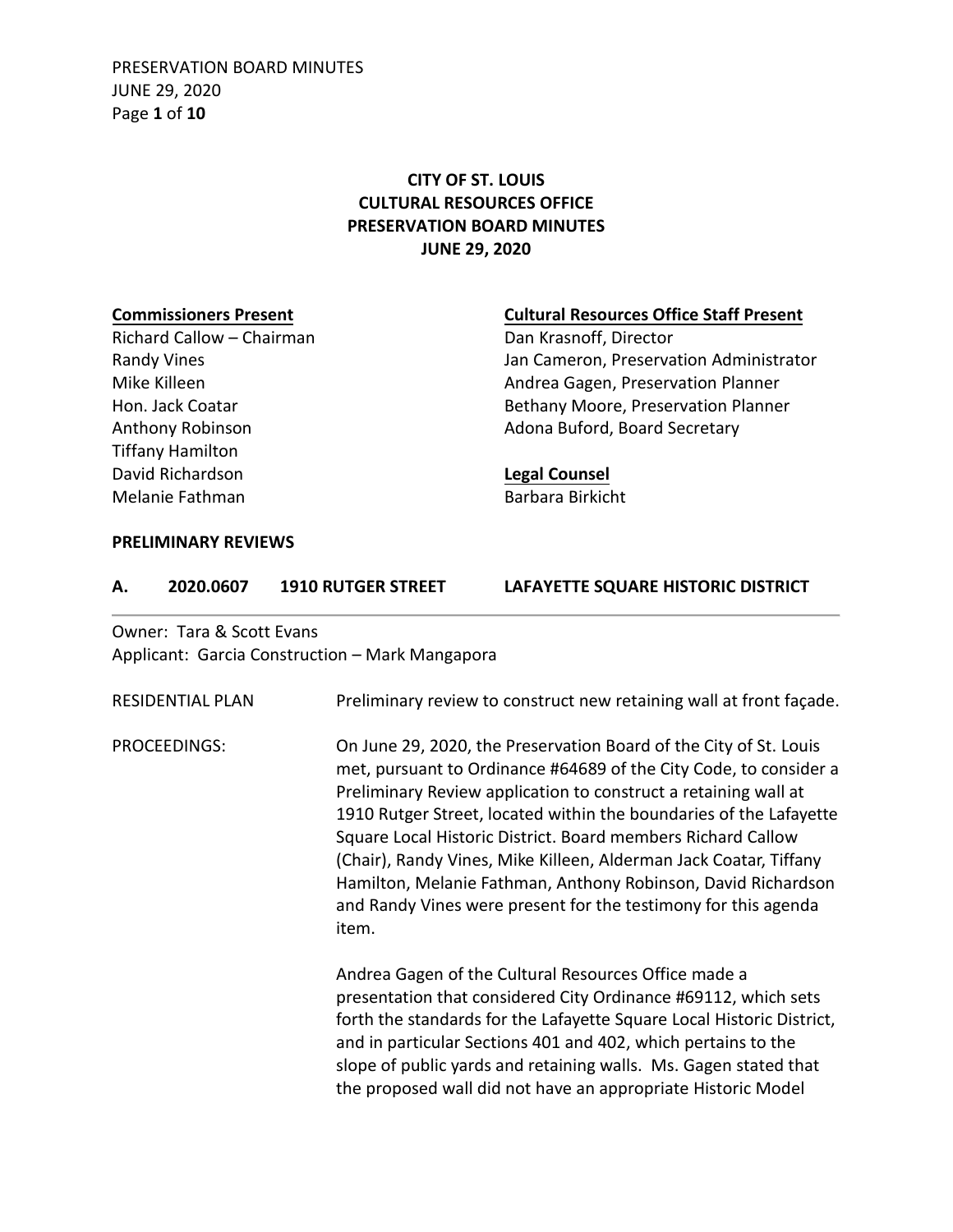PRESERVATION BOARD MINUTES JUNE 29, 2020 Page **2** of **10**

|                           | Example (HME), and that changing the historic slope of the yard<br>did not meet the historic district standards. She also stated that<br>the wall was much higher than historic walls of limestone slab,<br>which mainly served as the base for wrought iron railings.                                                                                                                                                                                                                        |
|---------------------------|-----------------------------------------------------------------------------------------------------------------------------------------------------------------------------------------------------------------------------------------------------------------------------------------------------------------------------------------------------------------------------------------------------------------------------------------------------------------------------------------------|
|                           | Mark Mangapora, the applicant, of Garcia Properties, spoke in<br>support of the project, citing erosion issues as the reason for the<br>proposed retaining wall. He also stated that the wall would only<br>be 30" high.                                                                                                                                                                                                                                                                      |
| <b>FINDINGS OF FACTS:</b> | The Preservation Board found that:<br>The proposed site for the retaining wall, 1910 Rutger Street, is<br>located in the Lafayette Square Local Historic District.<br>the proposed wall will alter the historic slope of the yard.<br>the proposed wall is not based on an appropriate HME, as what<br>was submitted was not a retaining wall.<br>although the material of the wall may meet the historic district<br>standards, the height and design of the wall do not.                    |
| <b>BOARD DECISION:</b>    | It was the decision of the Preservation Board to deny Preliminary<br>Approval to the retaining wall as presented. The motion was made<br>by Commissioner David Richardson. Alderman Coatar seconded the<br>motion. The motion passed 5 to 1 with Commissioners Randy Vines,<br>Tiffany Hamilton, Melanie Fathman, David Richardson, Anthony<br>Robinson and Alderman Coatar voting in favor of the motion and<br>Commissioner Mike Killeen opposing the motion. Chairman Callow<br>abstained. |

#### **B. 2020.0790 1116 MISSOURI AVENUE LAFAYETTE SQUARE HISTORIC DISTRICT**

Owner/Applicant: Cornerstone Development – Sam Chimento

RESIDENTIAL PLAN Preliminary review to construct 5-story apartment building.

PROCEEDINGS: On June 29, 2019, the Preservation Board of the City of St. Louis met, pursuant to Ordinance #64689 of the City Code, to consider a Preliminary Review application to construct a five-story apartment building at 1116 Missouri Avenue, a part of the proposed Chouteau Avenue Corridor Redevelopment project, located within the boundaries of the Lafayette Square Local Historic District. Commissioners Richard Callow (Chair), Randy Vines, Mike Killeen, Alderman Jack Coatar, Tiffany Hamilton, Melanie Fathman,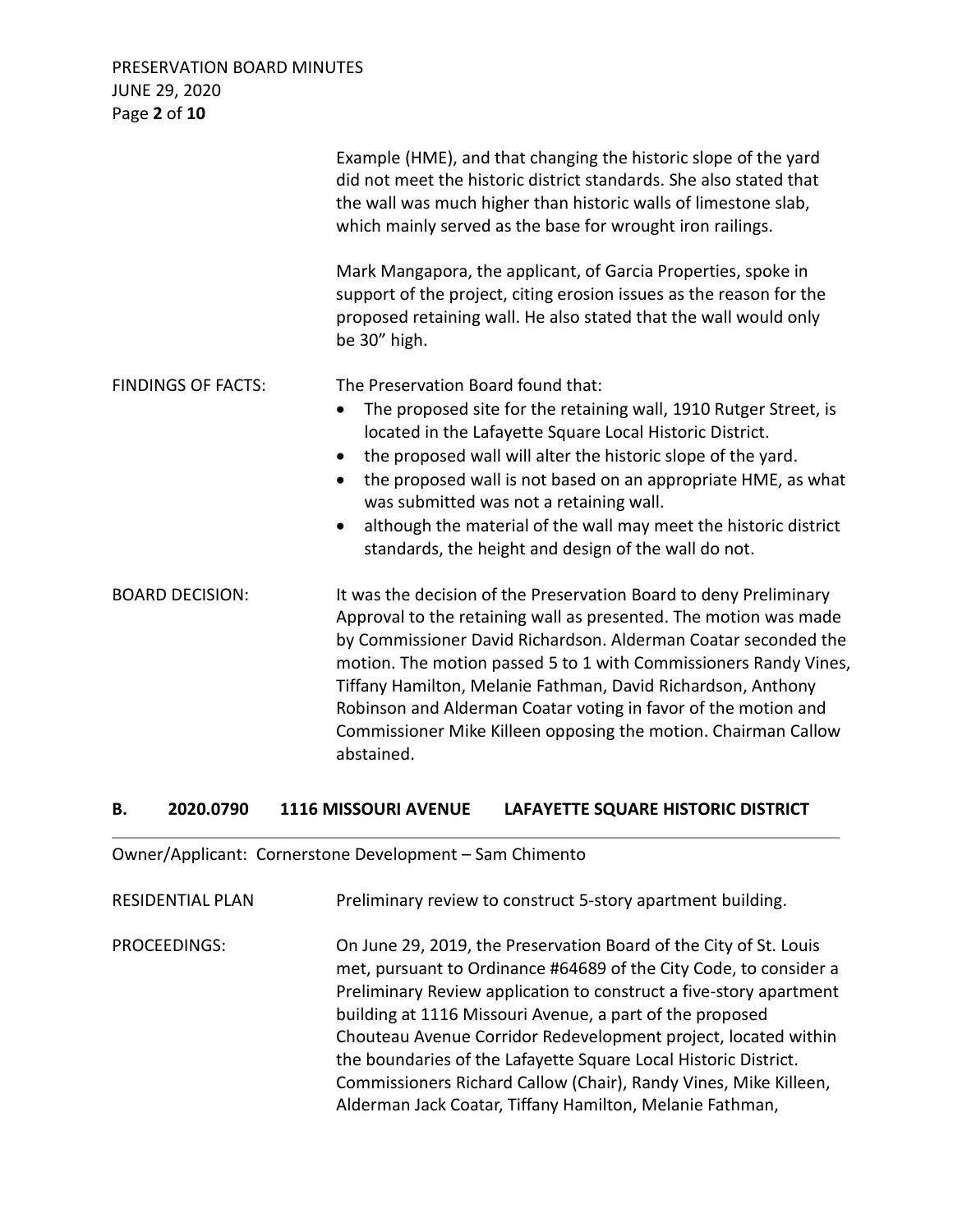# PRESERVATION BOARD MINUTES JUNE 29, 2020 Page **3** of **10**

Anthony Robinson, David Richardson and Randy Vines were present for the testimony for this agenda item. Commissioners Richardson abstained from discussion and voting on this item.

Jan Cameron of the Cultural Resources Office made a presentation that considered City Ordinance #69112, which sets forth the standards for the Lafayette Square Local Historic District, and in particular Section 306, "Residential, Commercial and Mixed-Use New Construction on Large Sites." Ms. Cameron stated that the proposed site was in the center of the former Praxair property, a large parcel in the northwest quadrant of the District that has little adjacent historic context.

Ms. Cameron displayed a site plan of the project and renderings. She testified that the Cultural Resources Office staff initially had concerns about the first submittal, as that design did not comply with the requirements of the Standards that new construction on large sites, although not required to follow a Model Example, should still be compatible with the District in exterior materials and other elements. She stated that the current proposal was a significant response to the suggestions of the Cultural Resources Office, and recommended that the Preservation Board grant preliminary approval subject to final plans and exterior materials to be reviewed and approved by the staff. In response to a question form Alderman Coatar, Ms. Cameron acknowledged that entry to the interior parking was from LaSalle Street, a new extension to be constructed as part of the project, and not from an alley as the Standards require. However, she said elements of the site made this difficult and the appearance of the garage entries had been upgraded from the initial submission. She said the staff did not feel this element was sufficient to prohibit them from recommending the project to the Preservation Board.

Bob Powers of HOK made a presentation describing the Master plan of the entire site, and the proposed apartment building. He noted the many changes that had been made to address the concerns of the Cultural Resources staff, including an altered fenestration pattern, brick and foundation color; a more prominent "cornice" above the brick stories and brick soldier courses and cast stone sills at openings. In response to a question from Commissioner Killeen regarding the building's solid-to-void ratio, Mr. Powers responded that they had looked at historic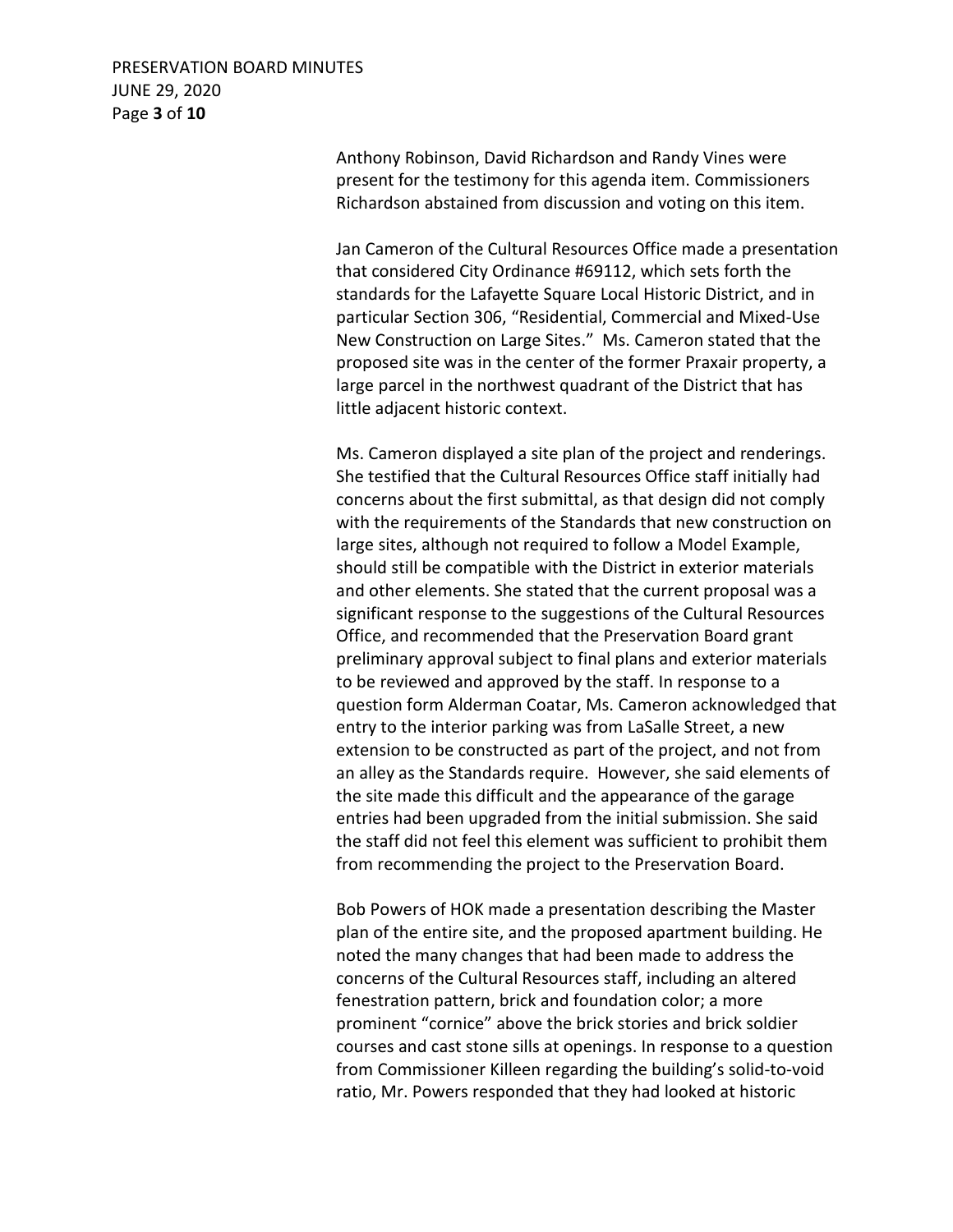# PRESERVATION BOARD MINUTES JUNE 29, 2020 Page **4** of **10**

buildings in the Square that had a ratio of about 18%, and that the building was very close to that; on street elevations it was as little as 11%. Mr. Killeen asked about sill and head height of the window, as they appeared small to him. Mr. Powers stated that the sill height was 36 inches and the head height 8 feet, and to allow the windows to open sufficiently to meet ventilation requirements, a sill height of 36 inches was required. Mr. Killeen responded that in historic buildings, the sill height was about 24 inches.

In response to an inquiry from Commissioner Fathman asking why a yellow color had been chosen for the recessed areas of the facade, Mr. Powers stated that the color shown on the renderings and elevations was not the final selection and then displayed other alternatives. Mr. Powers stated that the CRO would have input on the final choice.

Suzanne Sessions, Co-Vice President of the Lafayette Square Development Committee, spoke in partial opposition to the project. She said while the Lafayette Square Restoration Committee [LSRC] supports the project, the Standards state that cement board is to be used only in moderation and not as a primary building material. She asked that the Preservation Board withhold approval until the amount of cement board was reduced and/or another material substituted.

William Odell, developer of the project, testified that he had been working with the members of the LSRC for three years and had met many of their requests. He said the project needed to begin and asked for the Board's approval.

FINDINGS OF FACTS: The Preservation Board found that:

- the proposed site for construction, 1116 Missouri Avenue, is located in the Lafayette Square Local Historic District and in an area designated in the Standards as "Residential, Commercial & Mixed-Use New Construction on Large Site."
- the building is in the center of a large vacant site with very little historic context. The building will front on LaSalle Street and new construction is proposed to surround it on the other three sides;
- the design complies with all requirements of the Standards for Large Sites, apart from four garage entry doors on the LaSalle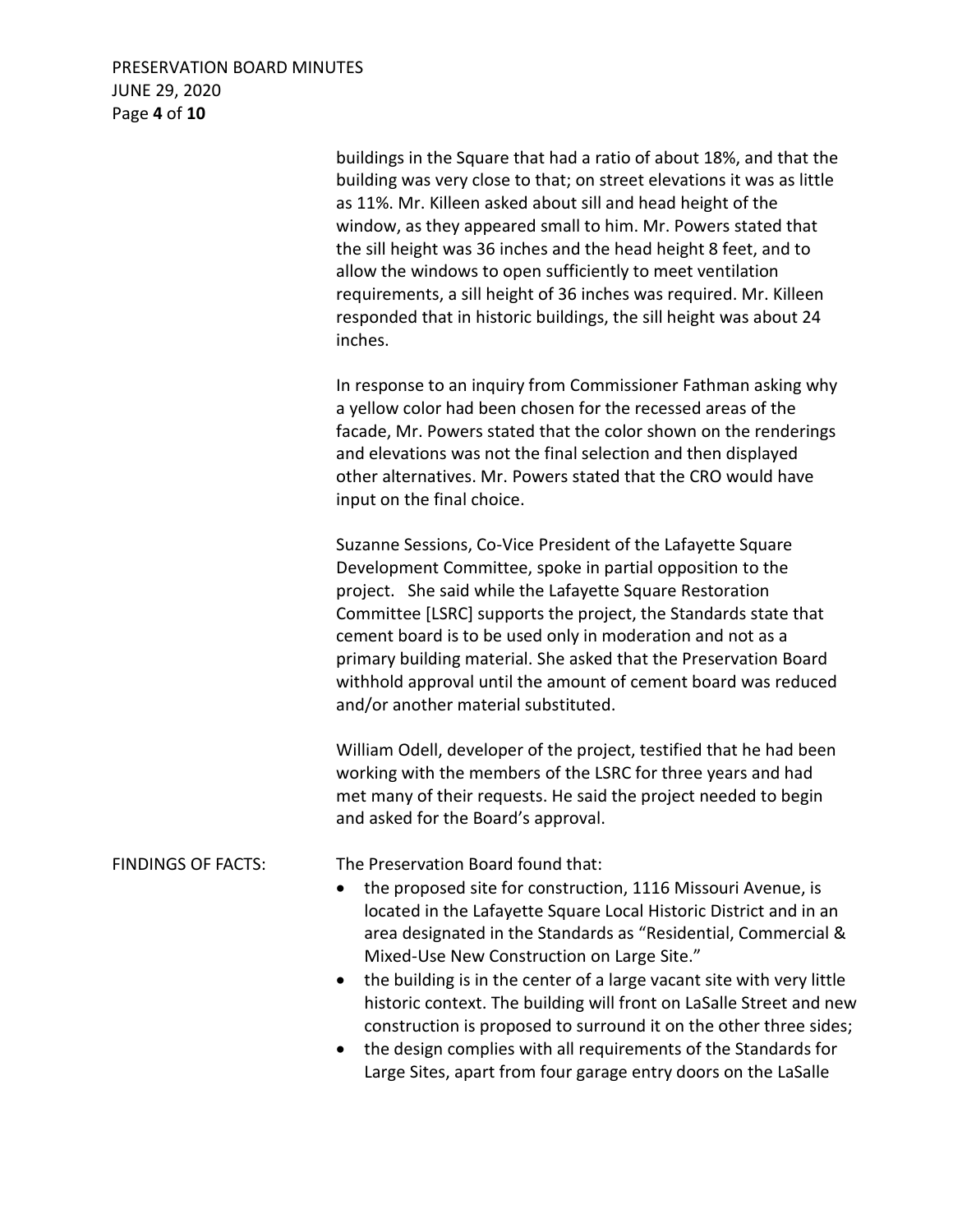PRESERVATION BOARD MINUTES JUNE 29, 2020 Page **5** of **10** elevation. These have been articulated to present an appearance more appropriate for a primary façade. BOARD DECISION: It was the decision of the Preservation Board to grant Preliminary Approval to the design as presented, with the condition that final design details and exterior materials are reviewed and approved by the Cultural Resources Office staff. The motion was made by Commissioner Melanie Fathman. Commissioner Randy Vines seconded the motion. The motion passed with Commissioners Vines, Hamilton, Fathman and Alderman Coatar, voting in favor; Commissioner Killeen opposed; and Chairman Callow and Commissioner Richardson abstaining.

#### **APPEALS OF DENIALS**

| C. | 2020.0103               | #9 BENTON PLACE                 | LAFAYETTE SQUARE HISTORIC DISTRICT                                                                                                                                                                                                                                                                                                                                                                                                                                                                                                          |
|----|-------------------------|---------------------------------|---------------------------------------------------------------------------------------------------------------------------------------------------------------------------------------------------------------------------------------------------------------------------------------------------------------------------------------------------------------------------------------------------------------------------------------------------------------------------------------------------------------------------------------------|
|    |                         | Owner/Applicant: Thomas Schmidt |                                                                                                                                                                                                                                                                                                                                                                                                                                                                                                                                             |
|    | <b>RESIDENTIAL PLAN</b> | existing side porch.            | Appeal of a denial of a building permit application to replace an                                                                                                                                                                                                                                                                                                                                                                                                                                                                           |
|    | PROCEEDINGS:            |                                 | On June 29, 2020, the Preservation Board of the City of St. Louis<br>met, pursuant to Ordinance #64689 of the City Code, to consider<br>an appeal of a denial of a building permit application to construct<br>an addition at 9 Benton Place, in the Lafayette Square Local<br>Historic District. Commissioner Richard Callow (Chair), Randy<br>Vines, Mike Killeen, Alderman Jack Coatar, Tiffany Hamilton,<br>Melanie Fathman, Anthony Robinson, David Richardson and<br>Randy Vines were present for the testimony for this agenda item. |
|    |                         | following items:<br>Committee   | Daniel Krasnoff of the Cultural Resources Office made a<br>presentation that examined the sections of City Ordinance<br>#69112, which sets forth the standards for the Lafayette Square<br>Local Historic District. Mr. Krasnoff entered into the record the<br>-Certified copy of Ordinance 64689<br>-Certified copy of Ordinance 64925<br>-Certified copy of Ordinance 69112<br>-Two messages of opposition by the Lafayette Square Restoration<br>-Three messages of support from residents of Benton Place.                             |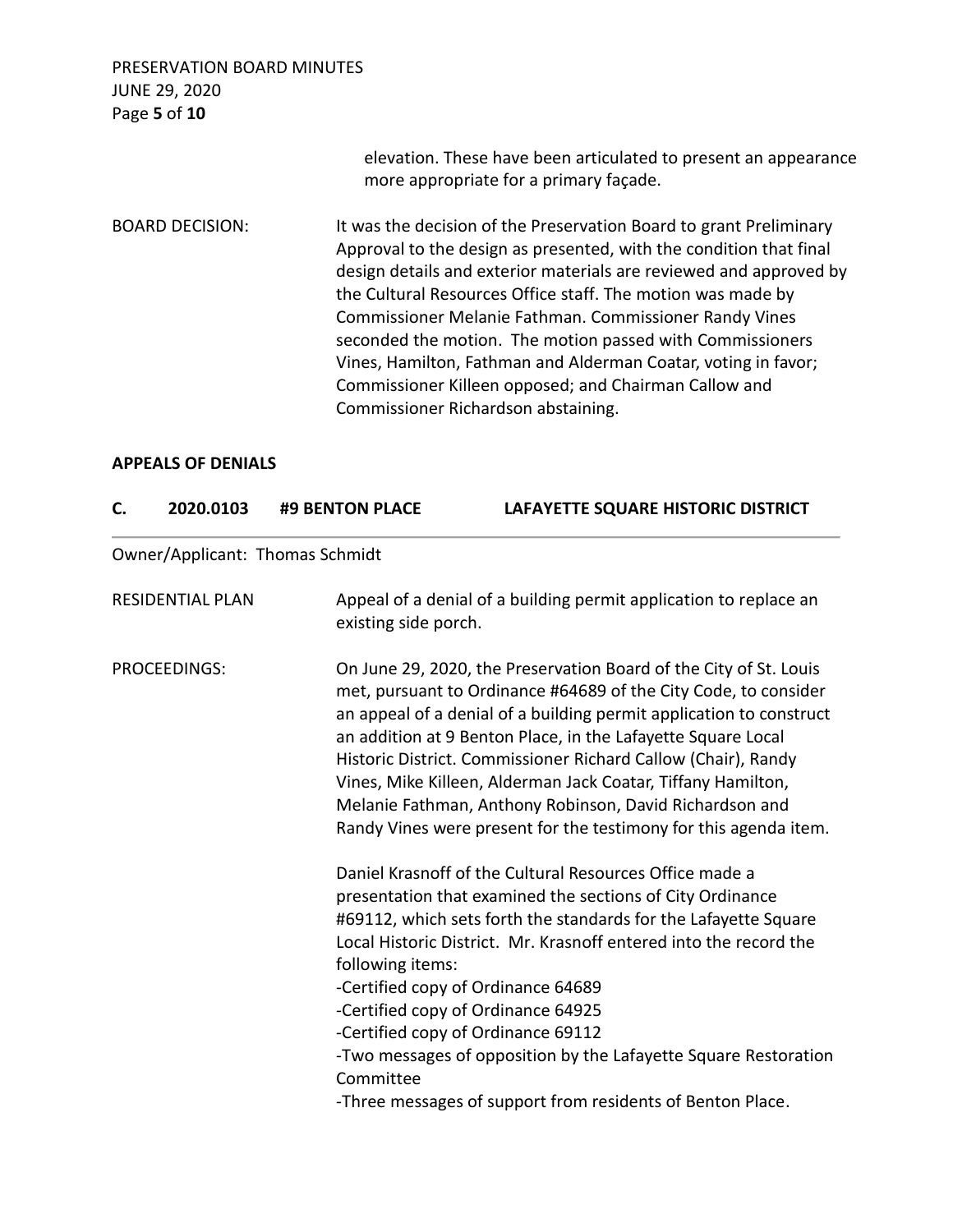PRESERVATION BOARD MINUTES JUNE 29, 2020 Page **6** of **10**

> Mr. Krasnoff showed the design and photos of the site. He noted that the basis for the design is the model example window on the rear façade of the house. He said that replacement of the porch with a frame enclosure is appropriate because the use of frame references the porch more effectively than would a "heavy" enclosure of brick or stone. He acknowledged that the standards would require a brick or stone addition because the rest of the house, besides the porch, is of those materials.

Likewise, he also said that the standards require the foundation of the frame addition to be stone or to replicate stone. However, Mr. Krasnoff noted that the foundation would be unseen due to the grade change and the location of the addition at the rear of the house. Summarizing, he said that the applicant has worked with staff to increase the compatibility of the design and that the project would not have a negative impact upon the historic character of the district.

Commissioner Richardson asked Mr. Krasnoff if he thought the proposal met the "big requirements" of Massing and Scale, Proportions, Solid to void ratio, Exterior materials, Color and Appearance as a secondary portion of the structure. Mr. Krasnoff said his opinion was that the proposal meets those requirements.

Commissioner Alderman Jack Coatar asked Mr. Krasnoff if he knew the age of the porch. Mr. Krasnoff said he did not know the age of the porch but he did not think it is from the  $19<sup>th</sup>$  century.

Tom Schmidt, owner of 9 Benton Place spoke in favor of the proposal. He stated that the house was in very bad condition when his family purchased it. He identified improvements to the house made by his family.

Phil Lamczyk, representing the Lafayette Square Restoration Committee, spoke in opposition to the project. He said the Lafayette Square Restoration Committee's opposition results from these deficiencies: the ratio of solid to void is wrong, the original exterior brick wall is removed, the exterior material should be brick or stone, windows should be arched, the foundation should be stone or imitation stone and the model example window is inappropriate.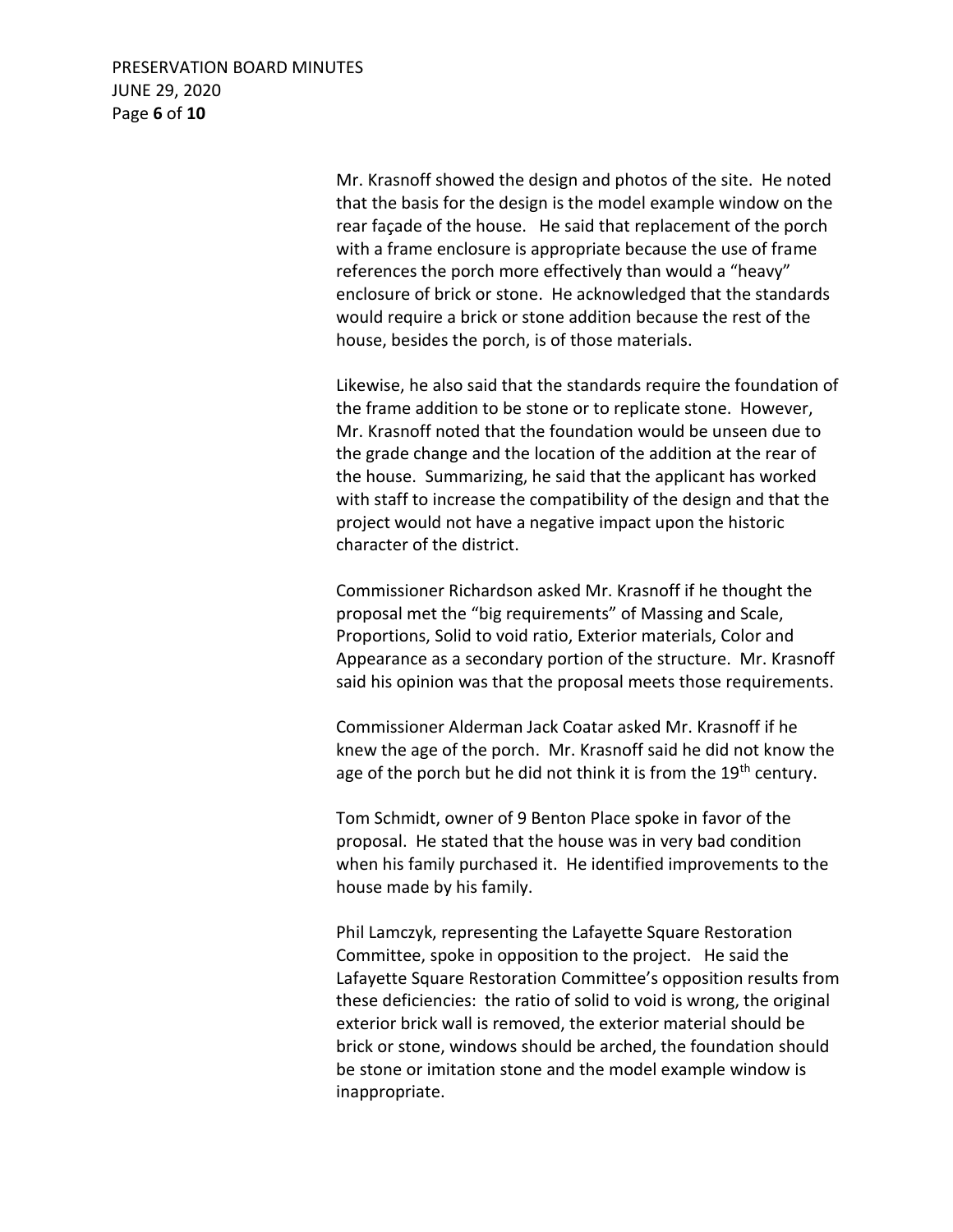| <b>FINDINGS OF FACTS:</b> | The Preservation Board found that:<br>#9 Benton Place is located in the Lafayette Square Local<br>$\bullet$<br>Historic District;<br>although the proposed addition does not comply with the<br>Exterior Materials and Color section of the Lafayette Square<br>Standards, there was an existing porch at this location and the<br>Cultural Resources Office believes that a frame addition<br>resembling an enclosed porch is appropriate at this location;<br>the Standards require that the exterior materials reflect those<br>$\bullet$<br>of the HME, which in this case is an oriole window on the rear<br>elevation of existing house. Although the addition is not brick<br>as required by the Standards, its design is based on the<br>detailing of that window.<br>the details of the cornice are similar to the existing oriole<br>$\bullet$<br>window, but the base trim should be revised to match the<br>window detailing more closely. The owner has agreed to this<br>change. |
|---------------------------|------------------------------------------------------------------------------------------------------------------------------------------------------------------------------------------------------------------------------------------------------------------------------------------------------------------------------------------------------------------------------------------------------------------------------------------------------------------------------------------------------------------------------------------------------------------------------------------------------------------------------------------------------------------------------------------------------------------------------------------------------------------------------------------------------------------------------------------------------------------------------------------------------------------------------------------------------------------------------------------------|
| <b>BOARD DECISION:</b>    | It was the decision of the Preservation Board to overturn the<br>Director's denial of the addition, as it has been revised to<br>substantially comply with the Lafayette Square Historic District<br>Standards, and with the stipulation that the details be approved by<br>the Cultural Resources Office staff. The motion was made by<br>Commissioner Tiffany Hamilton. Alderman Jack Coatar seconded the<br>motion. The motion passed 5 to 1 with Commissioners Vines,<br>Alderman Coatar, Hamilton, Fathman and Richardson voting in favor<br>and Commissioner Mike Killeen opposed.                                                                                                                                                                                                                                                                                                                                                                                                       |

## **D. 2020.0599 6152 WASHINGTON BLVD. SKINKER-DeBALIVIERE CATLIN TRACT**

Owner/Applicant: Cameron and Rebecca Ayers

| <b>RESIDENTIAL PLAN</b> | Appeal of a denial of a building permit application to replace a<br>slate roof with asphalt shingles.                                                                                                                                                                   |
|-------------------------|-------------------------------------------------------------------------------------------------------------------------------------------------------------------------------------------------------------------------------------------------------------------------|
| PROCEEDINGS:            | On June 29, 2020, the Preservation Board of the City of St. Louis<br>met, pursuant to Ordinance #64689 of the City Code, to consider<br>an appeal of the Director's Denial to replace a slate roof with GAF<br>Slateline, at 6152 Washington Boulevard, in the Skinker- |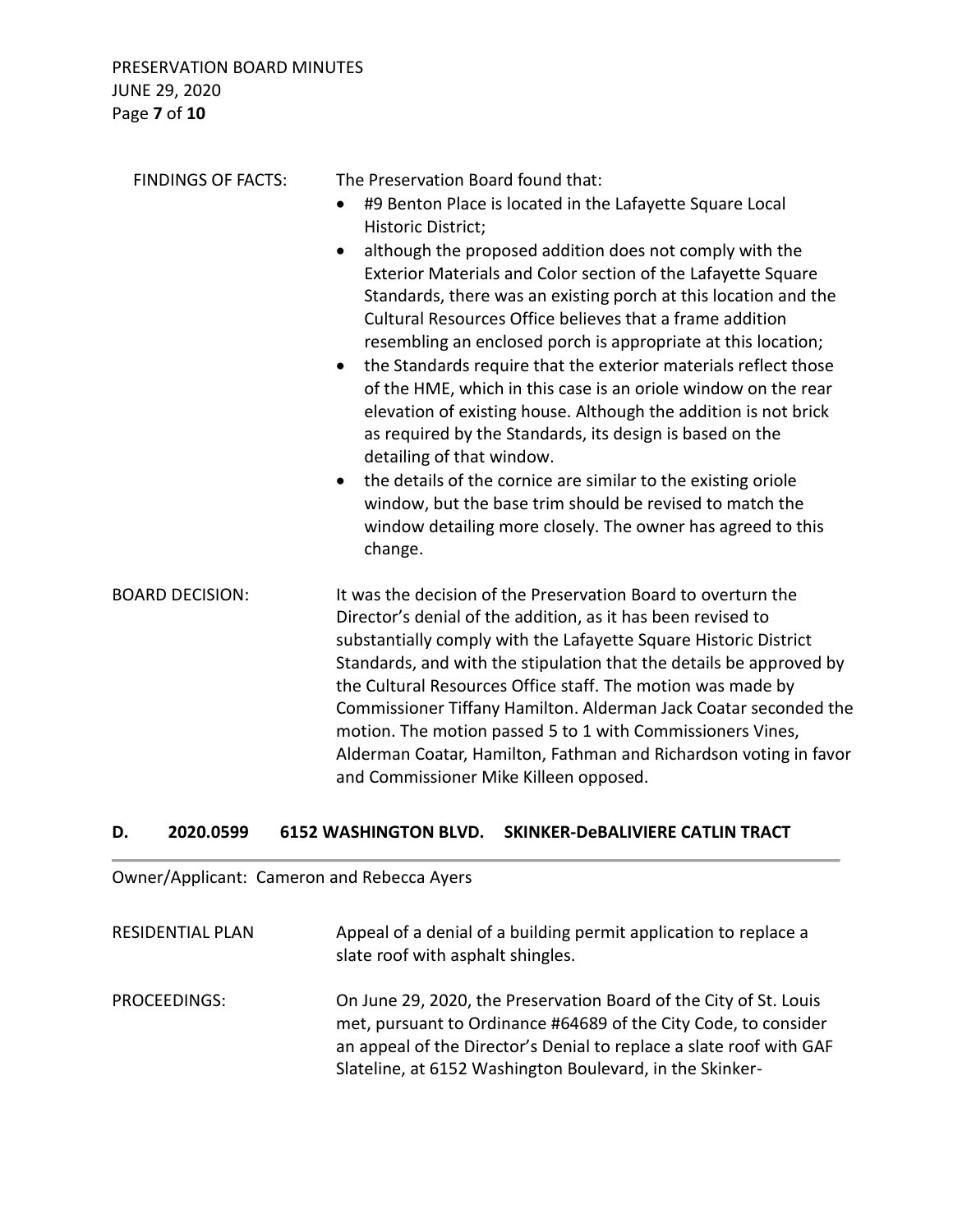# PRESERVATION BOARD MINUTES JUNE 29, 2020 Page **8** of **10**

DeBaliviere-Catlin Tract-Parkview Local Historic District. The application was submitted by the roofing company, John Beal, Inc. Commissioner Richard Callow (Chair), Randy Vines, Mike Killeen, David Richardson, Melanie Fathman, Tiffany Hamilton and Alderman Jack Coatar were present for the testimony for this agenda item.

Bethany Moore of the Cultural Resources Office made a presentation that examined the sections of City Ordinance #57688 which sets forth the standards for roofs in the Skinker-DeBaliviere-Catlin Tract-Parkview Local Historic District. She entered into the record Ordinance #64689, as revised by City Ordinance #64925, the enabling legislation; and Ordinance #57688, the Skinker-DeBaliviere-Catlin Tract-Parkview Local Historic District Ordinance, the Preservation Board Agenda, the PowerPoint, her presentation and financial documents submitted by the applicant for the Board's review. Ms. Moore stated that the existing roofing material was slate. She explained that, according to the Standards, when the historic roofing material exists on a sloped roof, that material or an approved replica material shall be used. Ms. Moore noted that GAF Slateline was not an approved replica material for slate and therefor did not meet the Standards. She explained that an approved replica material would be a synthetic slate material, such as a DiVinci slate product. Based upon the standards, Ms. Moore recommended that the Board uphold the Director's denial of the application.

Cameron Ayers, owner of the property, spoke on his own behalf. He stated that due to the deteriorated condition of the slate he was anxious to get the roof fixed by applying the GAF Slateline. He said he did not disagree with Ms. Moore's presentation but wanted to use the GAF Slateline as the replacement.

In response to a question from Alderman Coatar, Mr. Ayers responded that they were not proposing to use an approved replica material that would meet the Standards due to the extreme cost difference between GAF Slateline and an approved replica material. He stated that the cost of the GAF Slateline was less than half the cost of replacing the roof with DiVinci synthetic slate. He also thought it was unfair to require them to replace their roof with a costlier material when no other houses on their street were required to do so due to the existing circumstances of their roofs.

In response to a question from Chairman Callow, Mr. Ayers stated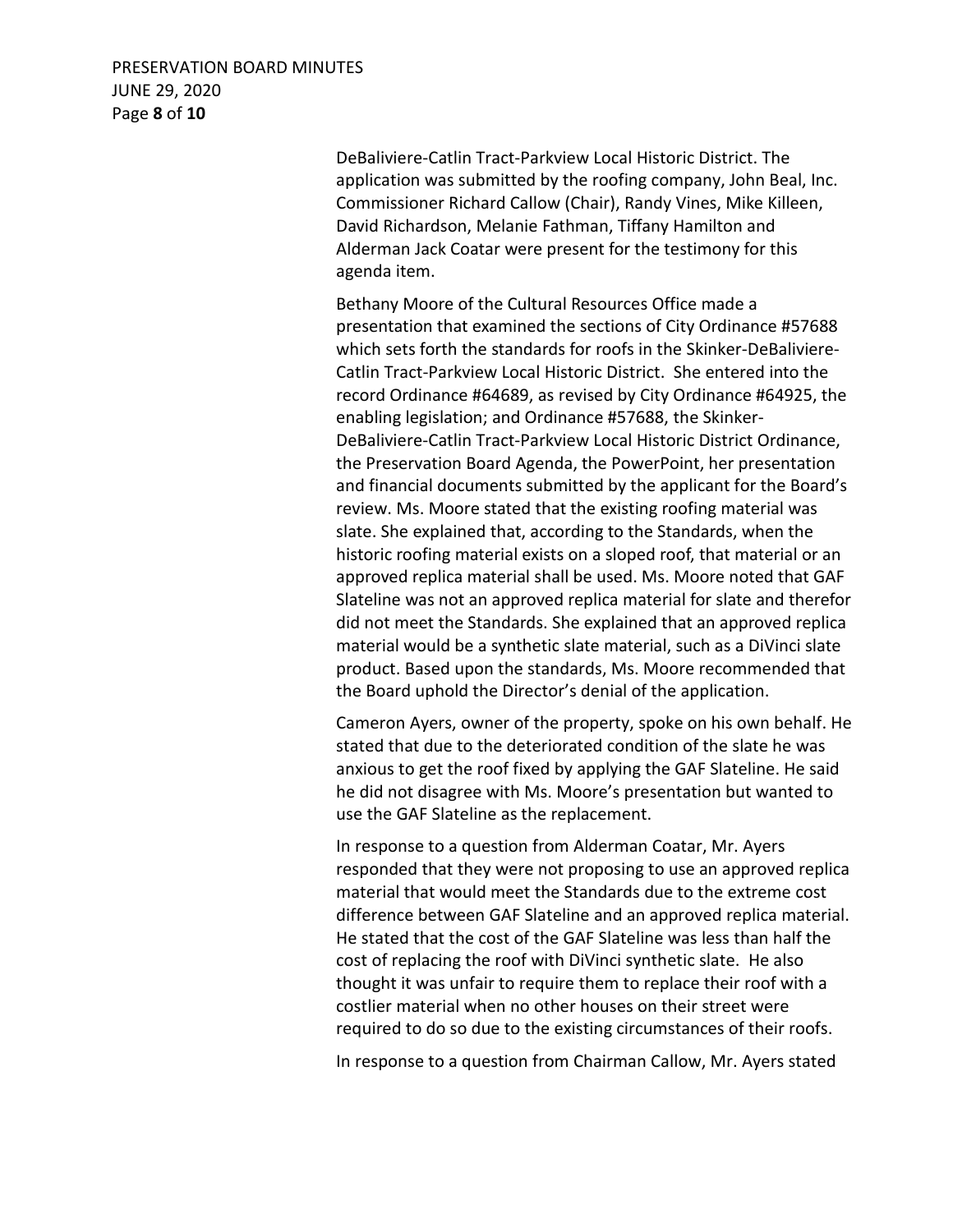## PRESERVATION BOARD MINUTES JUNE 29, 2020 Page **9** of **10**

|                           | that he had submitted financial information to the Cultural<br>Resources Office to support his claim of financial hardship. He<br>explained that his wife had been furloughed due to the COVID-19<br>pandemic and that their insurance claim for the work had been<br>denied and they unexpectedly had to pay for the roof repairs in full<br>out of their bank account.                                                                                                                                                                                                                    |
|---------------------------|---------------------------------------------------------------------------------------------------------------------------------------------------------------------------------------------------------------------------------------------------------------------------------------------------------------------------------------------------------------------------------------------------------------------------------------------------------------------------------------------------------------------------------------------------------------------------------------------|
|                           | In response to a question by Ms. Moore, Mr. Ayers stated that John<br>Beal had given them the lowest quote out of other companies they<br>asked for the roof repairs using the GAF Slateline. He explained that<br>the GAF Slateline was a high quality product that was made to look<br>similar to slate. He told the Board that the GAF Slateline<br>replacement would cost them \$3,800 while the DiVinci synthetic<br>slate would cost \$8,300.                                                                                                                                         |
| <b>FINDINGS OF FACTS:</b> | The Preservation Board found that:                                                                                                                                                                                                                                                                                                                                                                                                                                                                                                                                                          |
|                           | the site of the proposed roof replacement, 6152 Washington<br>$\bullet$<br>Blvd, is located in the Skinker-DeBaliviere-Catlin Tract-<br>Parkview Local Historic District.<br>the Skinker-DeBaliviere-Catlin Tract-Parkview standards for<br>Roofs require where historic roof material exists, that material<br>or an approved replica material shall be used to replace it.<br>GAF Slateline does not meet the Standards as an approved<br>$\bullet$<br>replica material to replace slate.<br>the applicants had provided enough evidence to support their<br>claim of financial hardship. |
| <b>BOARD DECISION:</b>    | It was the decision of the Preservation Board to overturn the<br>Director's Denial on the grounds of financial hardship. The motion<br>was made by Commissioner Mike Killeen and seconded by<br>Commissioner Melanie Fathman. The motion passed unanimously.                                                                                                                                                                                                                                                                                                                                |

## **SPECIAL AGENDA ITEMS**

Nominations to the National Register of Historic Places

E. **ST. LOUIS METROPOLITAN POLICE GARAGE- 3919 Laclede Avenue** ACTION: It was the decision of the Preservation Board to direct the staff to prepare a report for the Missouri State Historic Preservation Office that the St. Louis Metropolitan Police Garage meet National Register Criterion A for Community Planning and Development. The motion was made by Commissioner David Richardson and seconded by Randy Vines and Tiffany Hamilton. The motion passed unanimously.